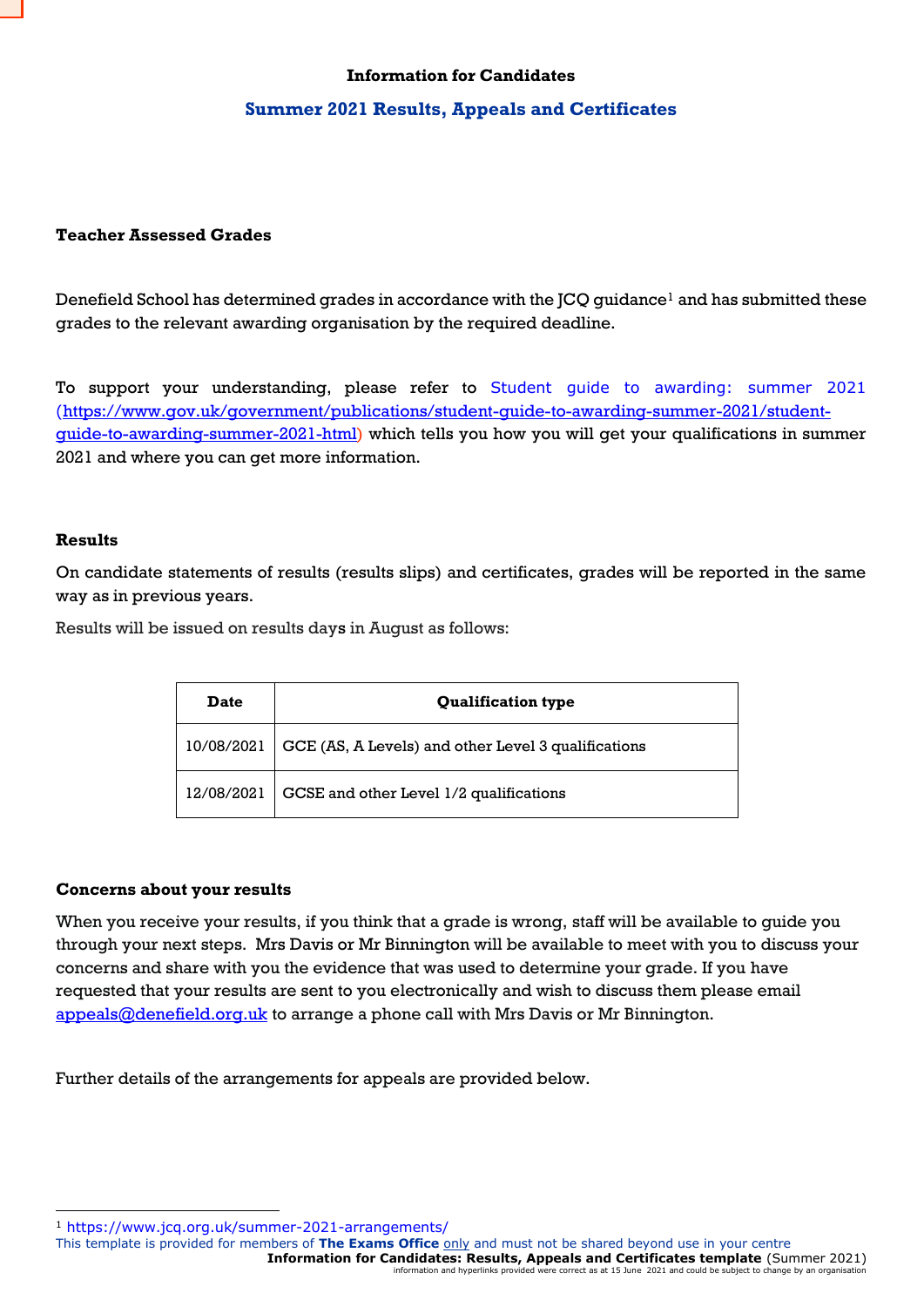Section 5.4 of JCQ Appeals Guidance Summer 2021 (A guide to appeals processes – Summer 2021) states:

To decide whether to request a review, students will need access to certain information before results day, or on results day, if it has not already been made available to them. This must include:

- a. the centre policy
- b. the sources of evidence used to determine the student's grade, along with the marks/grades associated with them
- c. details of any variations in evidence used based on disruption to what that student was taught
- d. details of any special circumstances that have been considered in determining their grade, e.g. access arrangements/reasonable adjustments or mitigating circumstances such as illness

There are two stages to the appeals process:

- Stage 1 centre review
- Stage 2 appeal to the awarding organisation

Denefield school will support its students through the centre review and awarding organisation appeals process.

The information below describes the arrangements in place at Denefield for conducting a centre review and (where applicable) submitting an appeal to the awarding organisation following a centre review.

## **Stage 1 – Centre review**

- If a student does not consider they have been issued with the correct grade, they can submit a request to appeals@denefield.org.uk to check if an administrative or procedural error has occurred. Appeals submitted by parents will not be accepted
- The Exams Officer will email the student a copy of the interactive *JCQ Student Request Form for Centre Reviews and Appeals. This form can also be found on the Denefield website in the Exams section*
- On receipt, the student should open the attachment, read the important instructions, fully complete *section A. "Student request*" and include an electronic signature and date. The form should be saved and returned as an email attachment. Please note the appeal cannot be processed unless all information requested has been provided.
- The outcome of the centre review may result in the grade remaining the **same**, being **lowered** or **raised**
- On completion of the review the Exams Officer will complete section *B. "Centre review outcome"* of the form and share with the student as a record of the outcome, in sufficient time, prior to the relevant appeal to awarding organisation deadline
- If an administrative or procedural error is found, the Exams Officer will submit a request to the awarding organisation to correct the error and amend the grade without the need to submit an appeal to the awarding organisation

# **Stage 2 – Appeal to the awarding organisation**

- An appeal to the awarding organisation will only be submitted if the first stage, centre review, has been completed and the outcome of the first stage has been issued to the student
- **The awarding organisation will not be able to consider an appeal that is based solely on differences of opinion - if the student wants to improve their grade, they may want to consider entering for the autumn exam series**
- If the student believes there is still an error following the centre review, or if the awarding organisation has made an administrative error, or the student considers that the grade awarded was an unreasonable exercise of academic judgement, the student can submit a request to